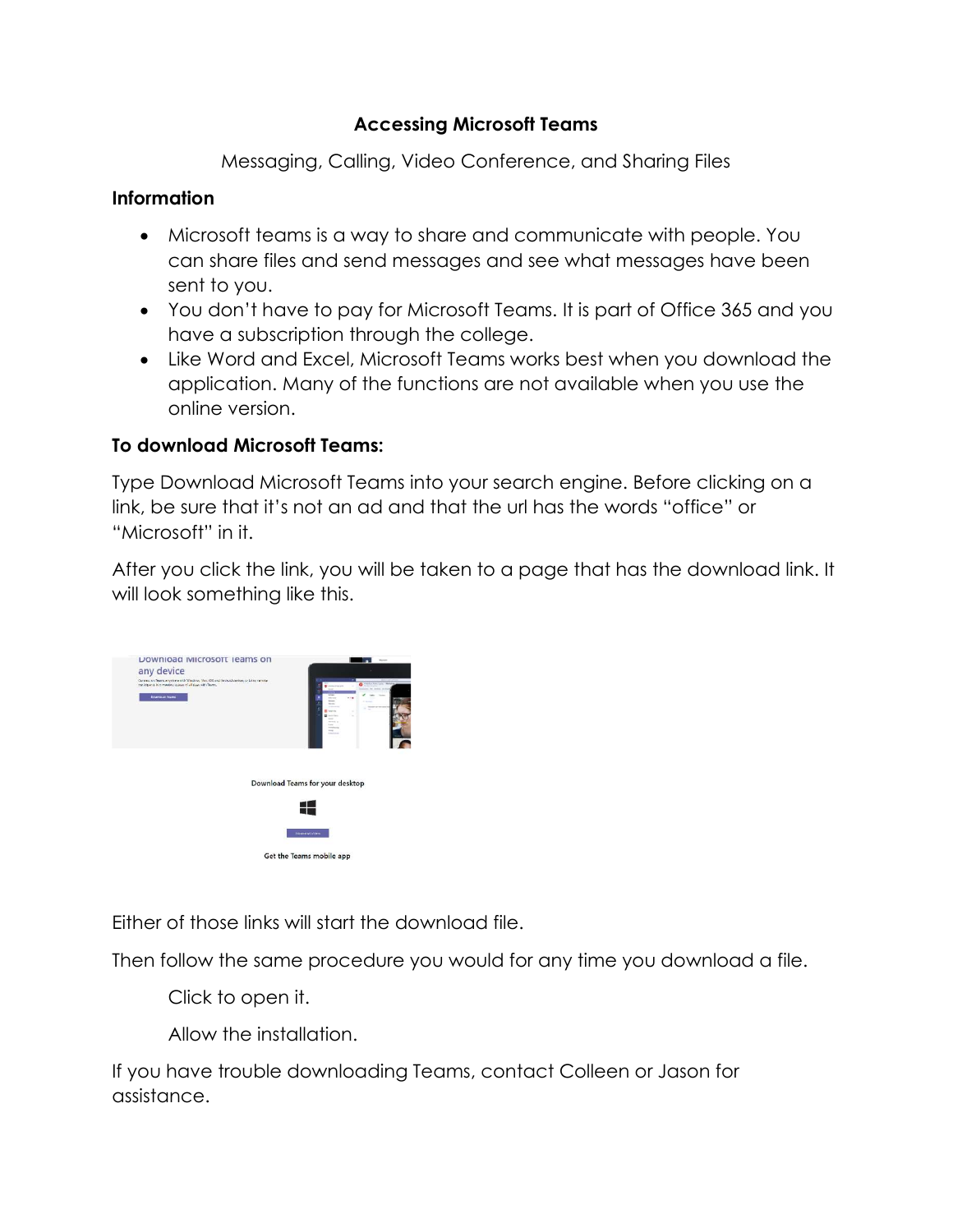Open Teams.

Once you are using Teams, look on the left side of the screen. There is a list of things you can click to access different functions of Teams. Click on Chats.



If you want to contact someone, you type their name in the search bar at the top of the screen. For example, this search found Clarissa. By clicking the person's name, you can begin a chat.

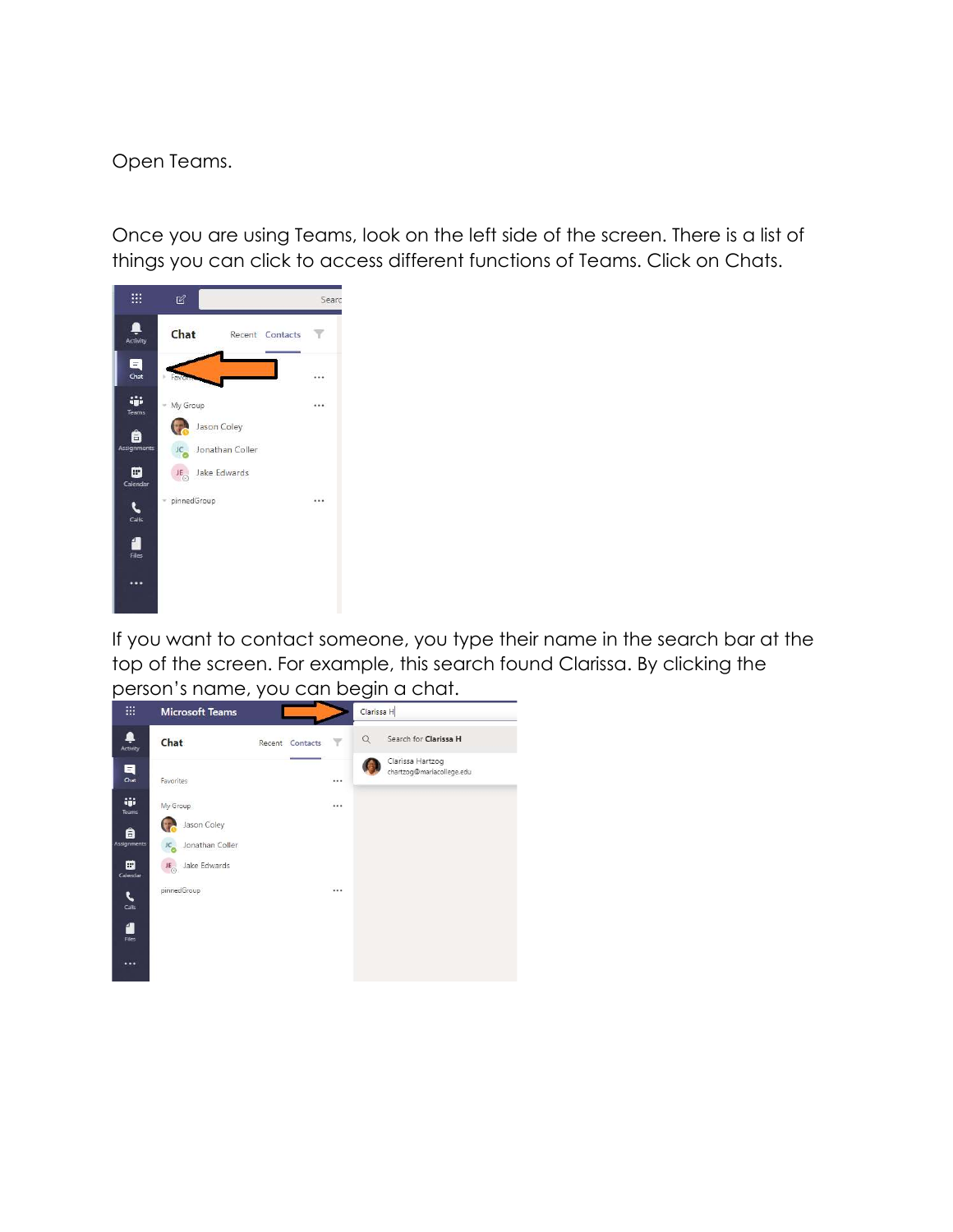|                    |                  | The p<br>you ty<br>messo |
|--------------------|------------------|--------------------------|
| Type a new message |                  | appe                     |
|                    | $\triangleright$ | botto                    |

lace where ype your ages will ar at the m of the

screen. There is a send arrow on the right of the message window. There are also icons for emojis and attachments.

If you want to voice call or video chat with the person, click on one of the icons at the top right of the screen.

| nent we'll use for the students. I just | $\bullet$ | LΚ<br>$\mathcal{O}^{\mathcal{O}}_{\mathcal{O}}$ |
|-----------------------------------------|-----------|-------------------------------------------------|

You will need to make sure your computer's microphone and camera are on in order to voice or video chat.

Once in the call, a new set of buttons will show up on the screen. Below they will appear as icons near the bottom of the screen. This image has text added so you can see what each icon does.